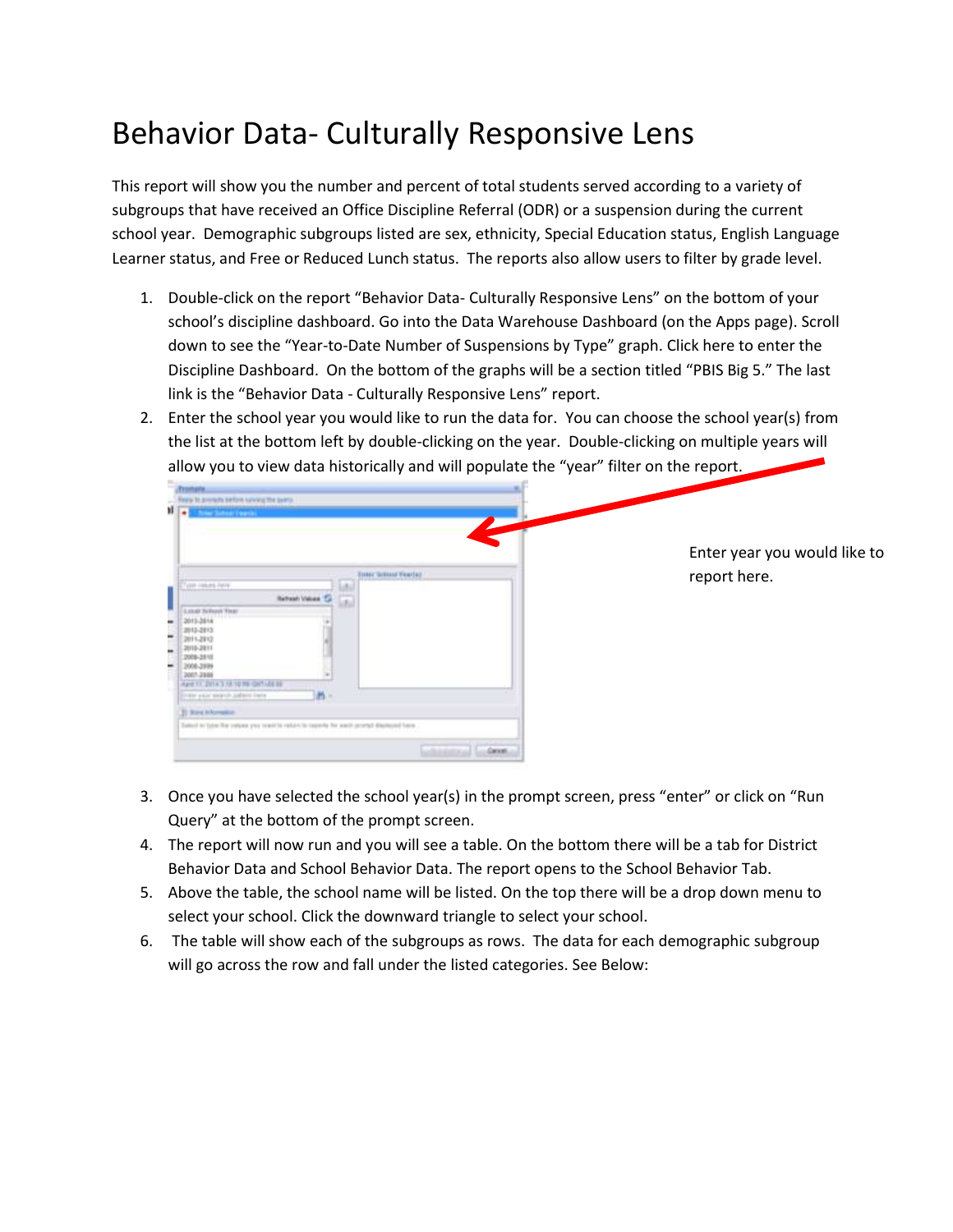

- 7. The columns contain the following information:
	- a. **Demographic**: the various demographic subgroups represented at your school by Sex, Ethnicity, Special Education status, English Language Learner status, and Free or Reduced Lunch status.
	- b. **Total Students Served**: The number of students in each demographic subgroup that have attended the school at some point throughout the year.
	- c. **% of Population**: what percentage of the total school population this subgroup comprises.
	- d. **# of ODRs**: the total number of Office Discipline Referrals (ODRs) that students in the subgroup have received at some point during the year while attending this school.
	- e. **% of Total ODRs**: the percentage of total ODRs at the school that were received by this subgroup (the number received by this subgroup divided by total number of ODRs)
	- f. **# of Students With 1 or More ODRs**: the number of students in this subgroup that have received at least one ODR during the school year.
	- g. **% of Students in Subgroup with ODR**: percentage of students in subgroup that have received an ODR (the number of students with 1 or more ODR divided by the total number of students in the subgroup)
	- h. **# of Suspensions**: the total number of suspensions that students in the subgroup have received at some point during the year while attending this school
	- i. **% of Total Suspensions**: the percentage of total suspensions at the school that were received by this subgroup (the number received by this subgroup divided by total number of suspensions)